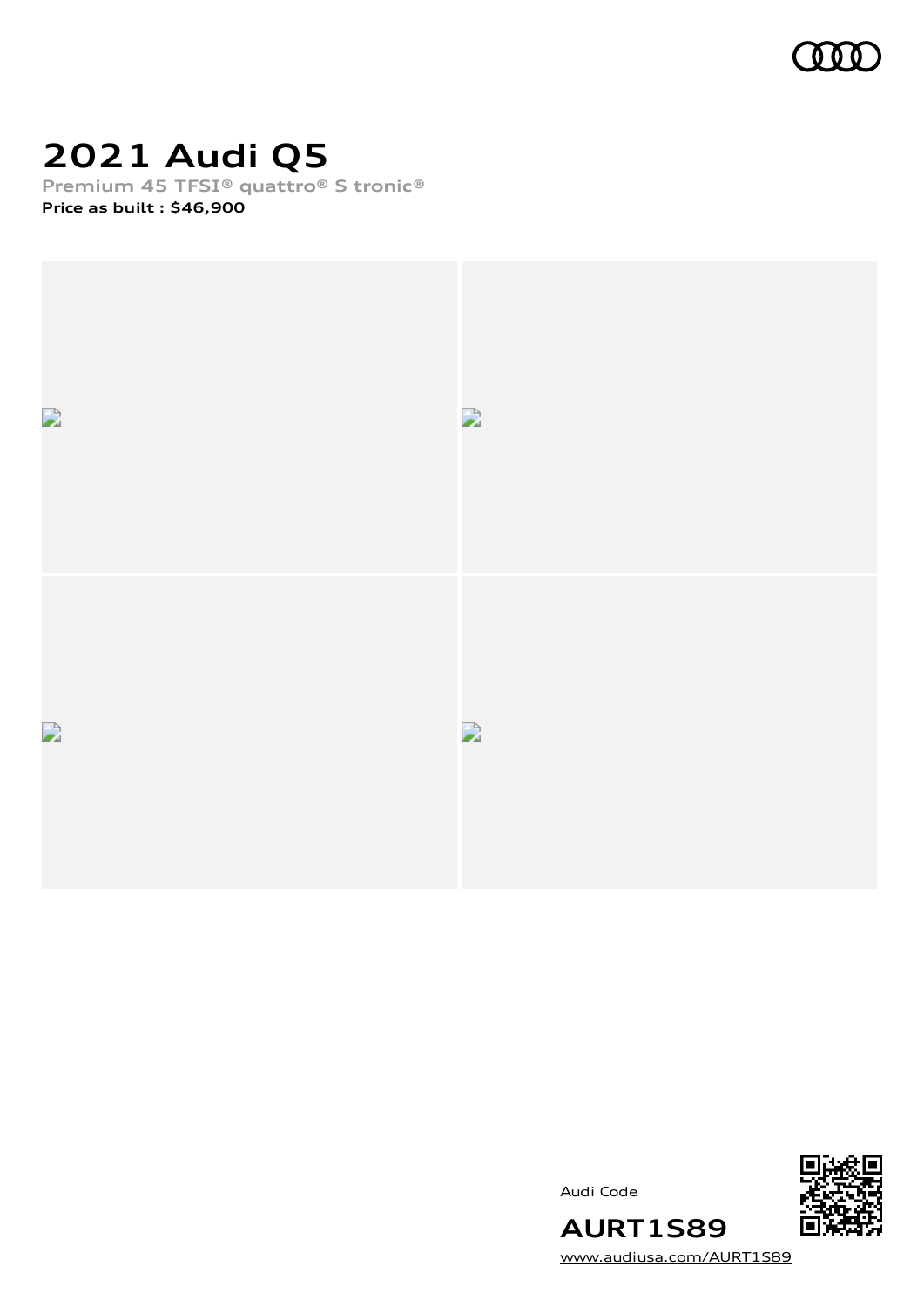### **Audi 2021 Audi Q5** Premium 45 TFSI® quattro® S tronic®

**Price as buil[t](#page-10-0)** \$46,900

### **Exterior colour**

Manhattan Gray metallic

## $\overline{\phantom{a}}$

### **Further Information**

|                 | N٥          |
|-----------------|-------------|
| Mileage         | 6,659 miles |
| Type of vehicle | Used car    |

**Warranty**

### **Interior colour**

| Seats     | Black with Rock Gray stitching |
|-----------|--------------------------------|
| Dashboard | Black                          |
| Carpet    | Black                          |
| Headliner | Gray                           |

### **Audi Code** AURT1S89

**Your configuration on www.audiusa.com** [www.audiusa.com/AURT1S89](https://www.audiusa.com/AURT1S89)

**Commission number** 8624426a0a0e09b05160

### **Technical Specifications**

| Engine type                  | 2.0-liter four-cylinder                       |
|------------------------------|-----------------------------------------------|
| stroke                       | Displacement/Bore and 1,984/82.5 x 92.8 cc/mm |
| Max. output                  | 261 HP                                        |
| Torque                       | 273 lb-ft@rpm                                 |
| Top track speed              | 130 mph $1$                                   |
| Acceleration (0 - 60<br>mph) | 5.7 seconds                                   |
| Recommended fuel             | Premium                                       |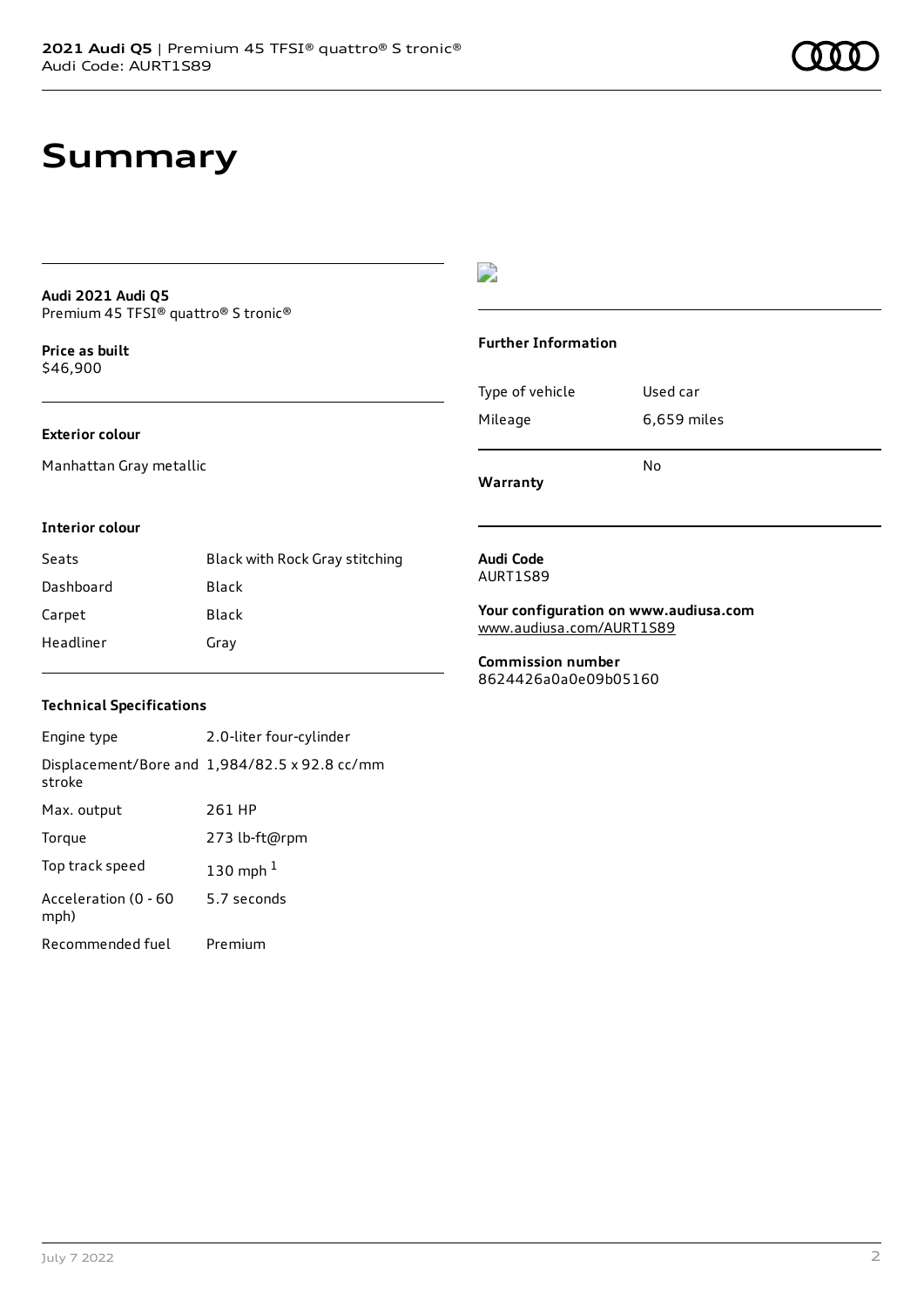# **Equipment**

Manhattan Gray metallic

Audi advanced key-keyless start, stop and entry

Power-adjustable, auto-dimming, power-folding, heated exterior side mirrors with memory

Convenience package

Power panoramic sunroof

SiriusXM® with 90-day All Access trial subscription







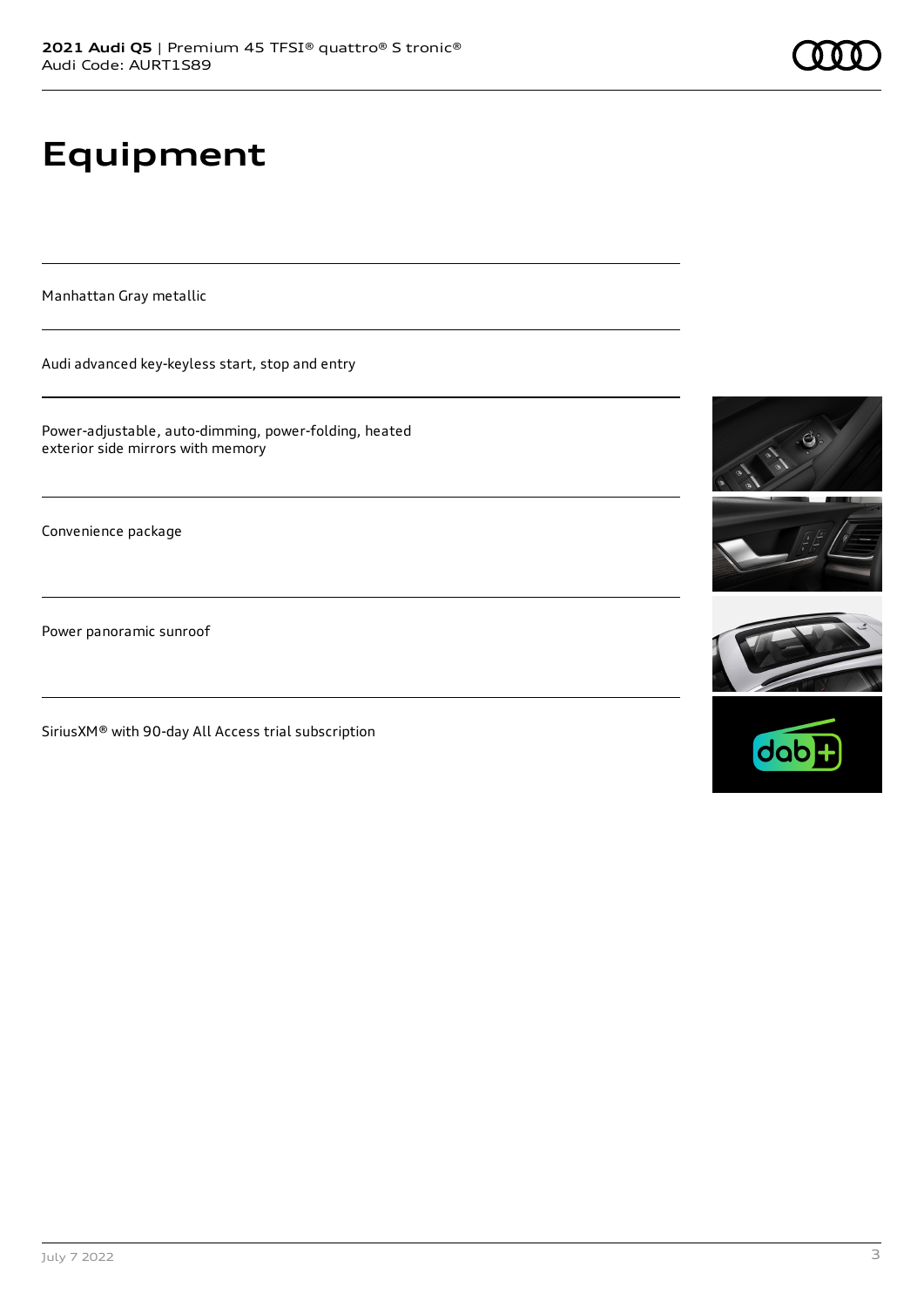## **Standard features**

## **Safety and Security**

| OZ7             | Speed-sensitive electromechanical power<br>steering system      |
|-----------------|-----------------------------------------------------------------|
| 8T2             | Cruise control system                                           |
| VC2             | Garage door opener (Homelink®)                                  |
| 4H <sub>5</sub> | Electronic rear child door locks                                |
| 7K6             | Tire-pressure monitoring system                                 |
| 4X3             | Advanced Airbag Protection System                               |
| 3B7             | Lower Anchors and Tethers for Children<br>(LATCH) in rear seats |
| 4UB             | Driver and front passenger airbags                              |
| UH1             | Electromechanical parking brake                                 |
|                 |                                                                 |

### **Exterior**

| 1D8   | Trailer hitch provision                               |
|-------|-------------------------------------------------------|
| 1S1   | Tool kit and floor jack                               |
| 1 B A | Standard suspension                                   |
| 3S1   | Aluminum roof rails                                   |
| 5]1   | Tailgate roof spoiler                                 |
| 8IT   | Full LED headlights with DRL signature                |
| HX2   | 235/60 R18 all-season tires                           |
| 8VM   | LED taillights with dynamic turn signal               |
| VJ1   | Full paint finish                                     |
| 4KC   | Heat-insulating side and rear windows                 |
| 4ZB   | Aluminum trim around exterior windows                 |
| 41 V  | 18" 5-arm-star design wheels with all-season<br>tires |

## **Interior**

| QE1        | Storage package                                                                            |
|------------|--------------------------------------------------------------------------------------------|
| 4M3        | Four beverage holders                                                                      |
| 7M1        | Aluminum front door sill inlays                                                            |
| 6NJ        | Light cloth headliner                                                                      |
| <b>9AQ</b> | Three-zone automatic climate control<br>system                                             |
| 4L7        | Auto-dimming interior rear view mirror with<br>digital compass and Integrated Toll Module® |
| QQ1        | LED interior lighting package                                                              |
| 6E3        | Front center armrest                                                                       |
| 7F9        | Leather-wrapped gear selector                                                              |
| 4E7        | Power tailgate                                                                             |
| 5XF        | Driver and front-passenger extendable sun<br>visors with illuminated vanity mirrors        |
| 3NS        | Sliding, split folding 40/20/40 rear<br>seatbacks with adjustable recline                  |
| N1P        | Leather seat covers                                                                        |
| 4A3        | <b>Heated front seats</b>                                                                  |
| 5MP        | Brown Walnut Wood inlays                                                                   |

## **Infotainment and Driver Assistance**

| 6K9             | Audi pre sense® city                                                               |
|-----------------|------------------------------------------------------------------------------------|
| 2H1             | Audi drive select                                                                  |
| IU1             | Audi smartphone interface                                                          |
| IW <sub>3</sub> | Audi connect® CARE assistance and security<br>services (limited time subscription) |
| 7X2             | Parking system plus                                                                |
| 7W3             | Audi pre sense <sup>®</sup> basic and rear                                         |
| KA2             | Rear view camera                                                                   |

## **(1/2)**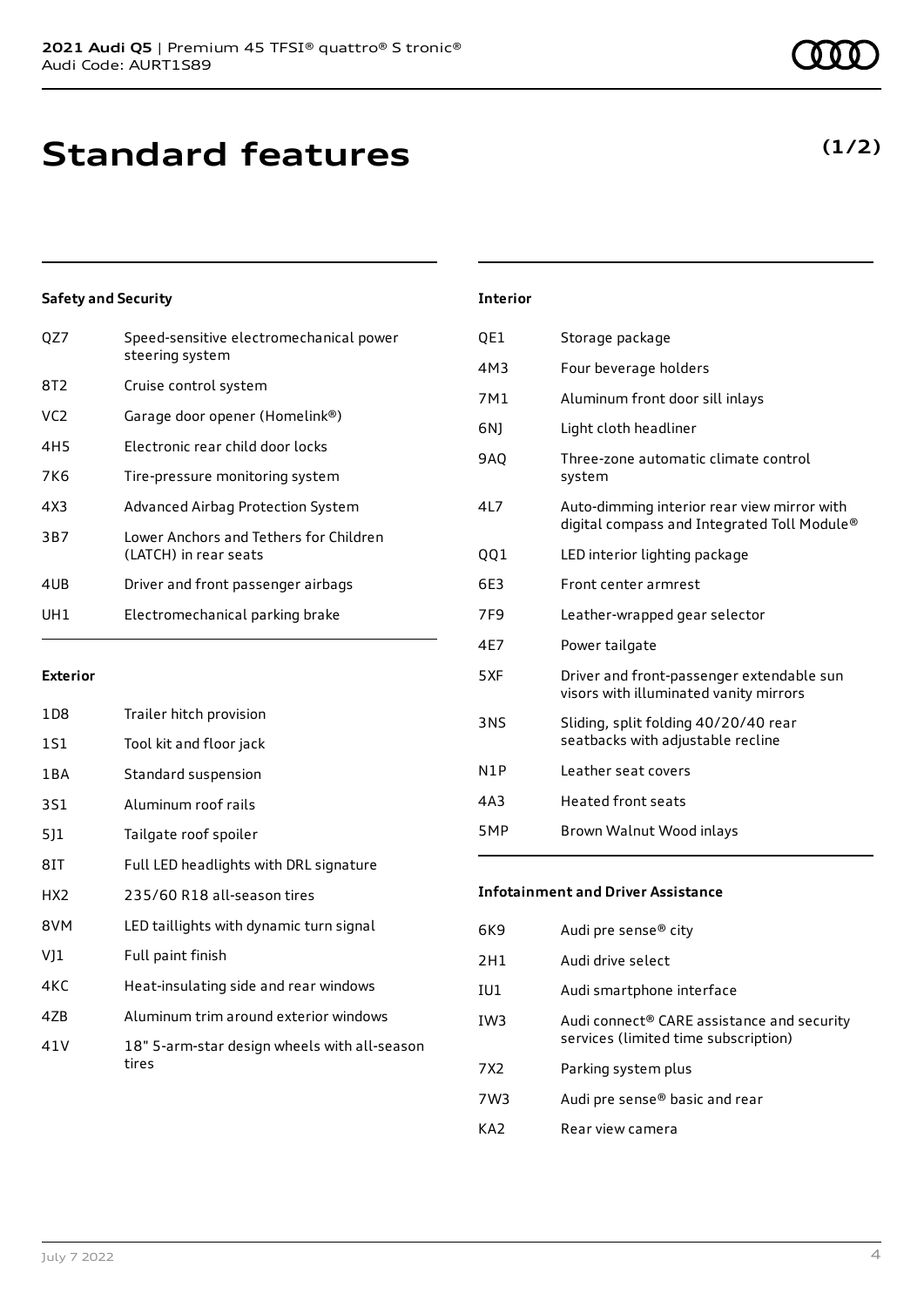## **Standard features**

### **Infotainment and Driver Assistance**

| 8G1 | High beam assist                                                  |
|-----|-------------------------------------------------------------------|
| 9VD | Audi sound system                                                 |
| 9S7 | 7.0" color driver information system                              |
| 7Y1 | Audi side assist                                                  |
| 613 | Audi active lane assist                                           |
| 9ZX | Preparation for mobile phone (Bluetooth®)<br>with streaming audio |



**(2/2)**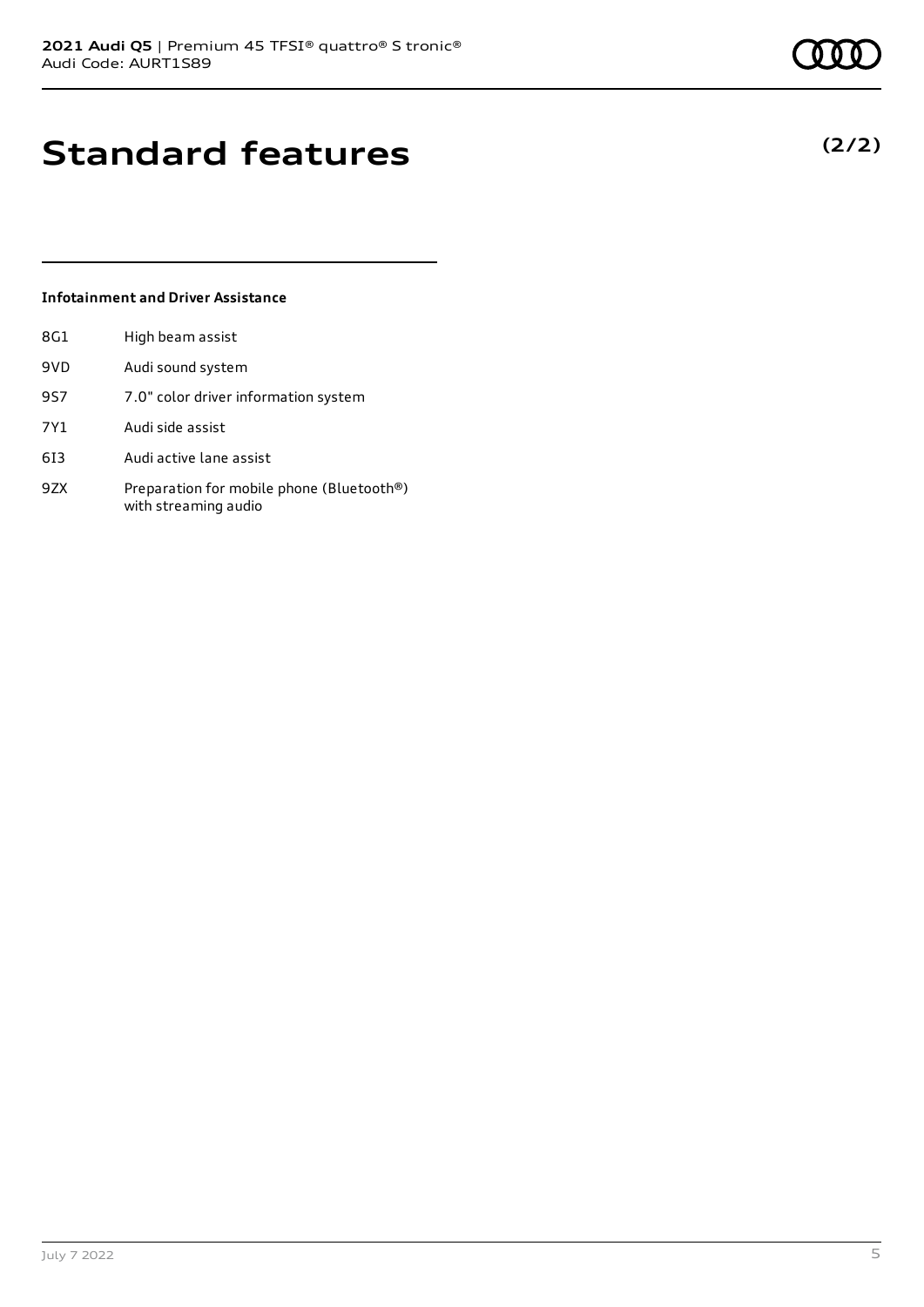## **Dealer remarks**

Located at The Collection Pre-Owned at 1001 NW LeJeune Rd, Miami, FL 33126. Please contact our Pre-Owned Sales Manager, William Pena at 305-476-3050 - wpena@thecollection.com , for more information. The Collection Is Not Responsible For Typographical Errors.

2021 Audi Q5 Convenience Package 2.0 TFSI Quattro. Finance from 2.99 % up to 60 months.

Convenience Package: Memory for driver's seat Auto-dimming, power-folding exterior mirrors with memory SiriusXM Audi advanced key Heated steering wheel

BUY WITH CONFIDENCE! CARFAX 1-Owner Q5 and CARFAX Buyback Guarantee qualified!

EXTREMELY LOW MILES! Get the best value from your vehicle purchase. This 2021 boasts an extremely low 6659 miles!

KEY FEATURES AND OPTIONS

Comes equipped with: Air Conditioning, Rear Air Conditioning, Bluetooth, Front Heated Seats.

This Audi Q5 also includes Power Driver's Seat, Clock, Climate Control, Power Passenger Seat, Tachometer, Dual Zone Climate Control, Memory Seat Position, Digital Info Center, Cruise Control, Homelink System, Privacy Glass/Tinted Windows, Tilt Steering Wheel, Power Steering, Roof Rack, Telescoping Steering Wheel, Steering Radio Controls, Power Locks, Wood Trim, Power Mirrors, Leather Steering Wheel, Driver Airbag, ABS Brakes, Fog Lights, Passenger Airbag, Traction Control, Intermittent Wipers, Side Airbags, Dynamic Stability, Keyless Entry, Rear Defogger, Security System, AM/FM, Rear Spoiler, Rear Wipers, Center Arm Rest, Remote Trunk Lid, Vanity Mirrors, Heated Mirrors, Rear Fog Lamps, Child Proof Door Locks, Daytime Running Lights, Parking Sensors, Reverse Camera, Side Curtain Airbags, Roll Stability Control, Power Lift Gate, Tire Pressure Monitor, Carpeted Floor Mats, Overhead Console, Aux. Audio Input, HD Radio, Voice Control. Air Conditioning, Climate Control, Dual Zone Climate Control, Cruise Control, Tinted Windows, Power Steering, Power Door Locks, Power Mirrors, Leather Steering Wheel, Power Drivers Seat, Power Passenger Seat, Memory Seat Position, Roof Rack, Rear Air Conditioning, Wood Trim, Clock, Tachometer, Digital Info Center, Homelink System, Tilt Steering Wheel, Telescoping Steering Wheel, Steering Wheel Radio Controls, Driver Airbag, Passenger Airbag, Side Airbags, Keyless Entry, Security System, ABS Brakes, Traction Control, Dynamic Stability, Rear Defogger, Fog Lights, Intermittent Wipers, AM/FM, Automatic Full-Time All-Wheel, Heated 8-Way Power Front Bucket Seats -inc: 4 way power lumbar for driver, Driver Seat, Passenger Seat, 40-20-40 Folding Split-Bench Front Facing Manual Reclining Fold Forward Seatback Rear Seat with Manual Fore/Aft, Power Rear Windows and Fixed 3rd Row Windows, Leather/Metal-Look Steering Wheel, Front Cupholder, Rear Cupholder, Compass, Valet Function, Power Fuel Flap Locking Type, Proximity Key For Push Button Start Only, Remote Releases -Inc: Power Cargo Access, Rear HVAC with Separate Controls, HVAC -inc: Underseat Ducts and Console Ducts, Illuminated Locking Glove Box, Driver Foot Rest, Interior Trim -inc: Genuine Wood Instrument Panel Insert, Full Cloth Headliner, Leatherette Door Trim Insert, Leather/Metal-Look Gear Shifter Material, Leather Seating Surfaces, Day-Night Auto-Dimming Rearview Mirror, Driver And Passenger Visor Vanity Mirrors with Driver And Passenger Illumination, Full Floor Console with Covered Storage, Front And Rear Map Lights, Fade...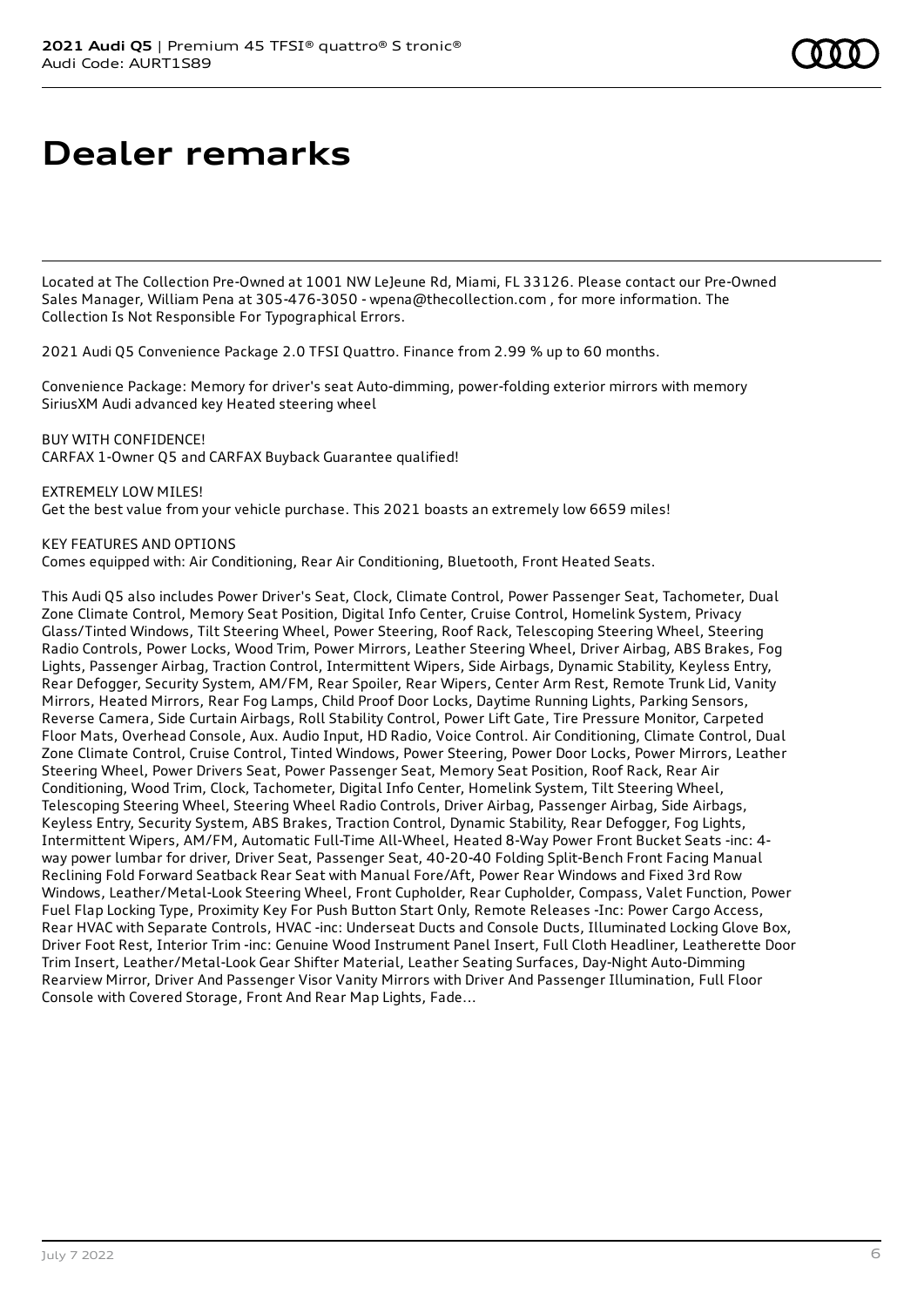## **Technical Specifications**

**(1/2)**

| <b>Engineering   Performance</b>                             |                                                           | <b>Steering</b>                            |                                                                                |
|--------------------------------------------------------------|-----------------------------------------------------------|--------------------------------------------|--------------------------------------------------------------------------------|
| Engine type<br>Power Level                                   | 2.0-liter four-cylinder<br>45                             | Steering type                              | Electromechanical progressive<br>steering system                               |
| Max. output                                                  | 261 HP                                                    | Turning diameter, curb- 38.7 ft<br>to-curb |                                                                                |
| Displacement<br>Towing capacity                              | 2.0 l<br>4,400 lb                                         | Steering ratio                             | 15.9:1                                                                         |
| Torque<br>Valvetrain                                         | 273 lb-ft@rpm<br>16-valve DOHC with Audi valvelift        | Suspension                                 |                                                                                |
| Acceleration (0 - 60                                         | system and variable valve timing<br>5.7 seconds           | Front axle                                 | Five-link suspension - Audi comfort<br>suspension                              |
| mph)<br>Engine block                                         | Cast-iron                                                 | Rear axle                                  | Five-link suspension - Audi comfort<br>suspension                              |
| Induction/fuel injection Turbocharged/TFSI®<br>Cylinder head | Aluminum-alloy                                            | <b>Brakes</b>                              |                                                                                |
| stroke                                                       | Displacement/Bore and 1,984/82.5 x 92.8 cc/mm             | Front brakes                               | 13.3 (ventilated disc) in                                                      |
| Top track speed $^1$                                         | 130 mph                                                   | Rear brakes                                | 13.0 (ventilated disc) in                                                      |
| <b>Electrical system</b>                                     |                                                           | <b>Body</b>                                |                                                                                |
| Hybrid engine                                                | 12-volt Mild Hybrid Electric Vehicle<br>(MHEV) technology | Material                                   | Lightweight technology-multi-<br>material construction (steel and<br>aluminum) |
| Transmission   Drivetrain                                    |                                                           | <b>Warranty   Maintenance</b>              |                                                                                |

| Drivetrain type | quattro <sup>®</sup> all-wheel drive with ultra <sup>®</sup><br>technology |
|-----------------|----------------------------------------------------------------------------|
| Transmission    | Seven-speed S tronic <sup>®</sup> dual-clutch<br>automatic transmission    |

| Warranty | 4-year/50,000-mile Audi New |
|----------|-----------------------------|
|          | Vehicle Limited Warranty    |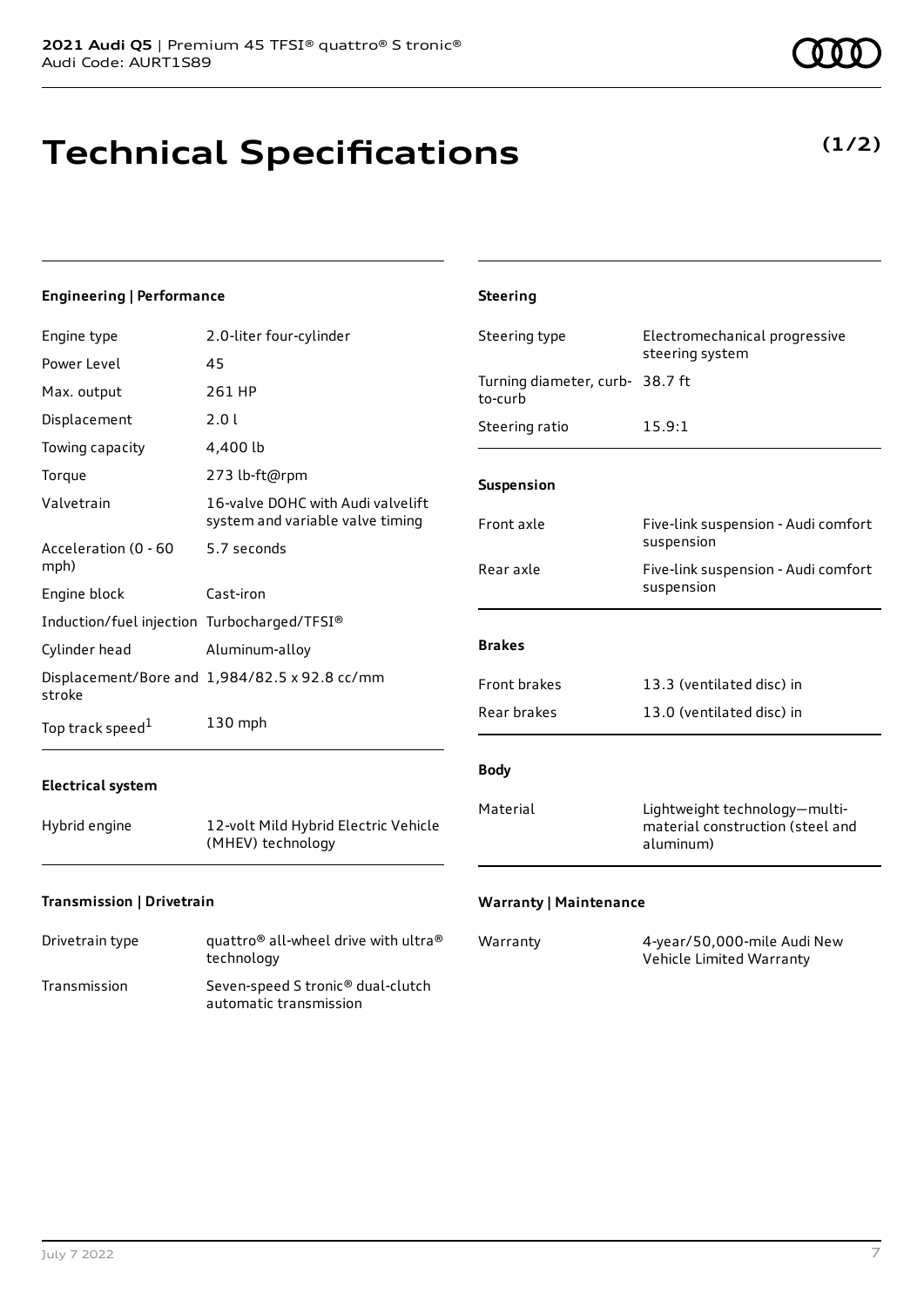## **Technical Specifications**

### **Exterior Measurements**

| Height                           | 65.5 in  |
|----------------------------------|----------|
| Overall width without<br>mirrors | 74.5 in  |
| Length                           | 184.3 in |
| Wheelbase                        | 111.0 in |
| Overall width with<br>mirrors    | 84.2 in  |
| Track rear                       | 63.3 in  |
| Track front                      | 63.6 in  |
| Curb weight                      | 4.079 lb |

### **Interior measurements**

| Seating capacity                          | 5                                                  |
|-------------------------------------------|----------------------------------------------------|
| Shoulder room, rear                       | 56.5 in                                            |
| Head room with front<br>sunroof           | 38.1 in                                            |
| Leg room, rear                            | 38.0 in                                            |
| Shoulder room, front                      | 57.7 in                                            |
| Head room with rear<br>sunroof            | 37.7 in                                            |
| Head room, rear                           | 39.3 in                                            |
| Leg room, front                           | 40.9 in                                            |
| Head room, front                          | 39.6 in                                            |
| Cargo volume, rear<br>seatbacks up/folded | 25.8/54.0 (25.6/53.5 with<br>sunroof) cu ft, cu ft |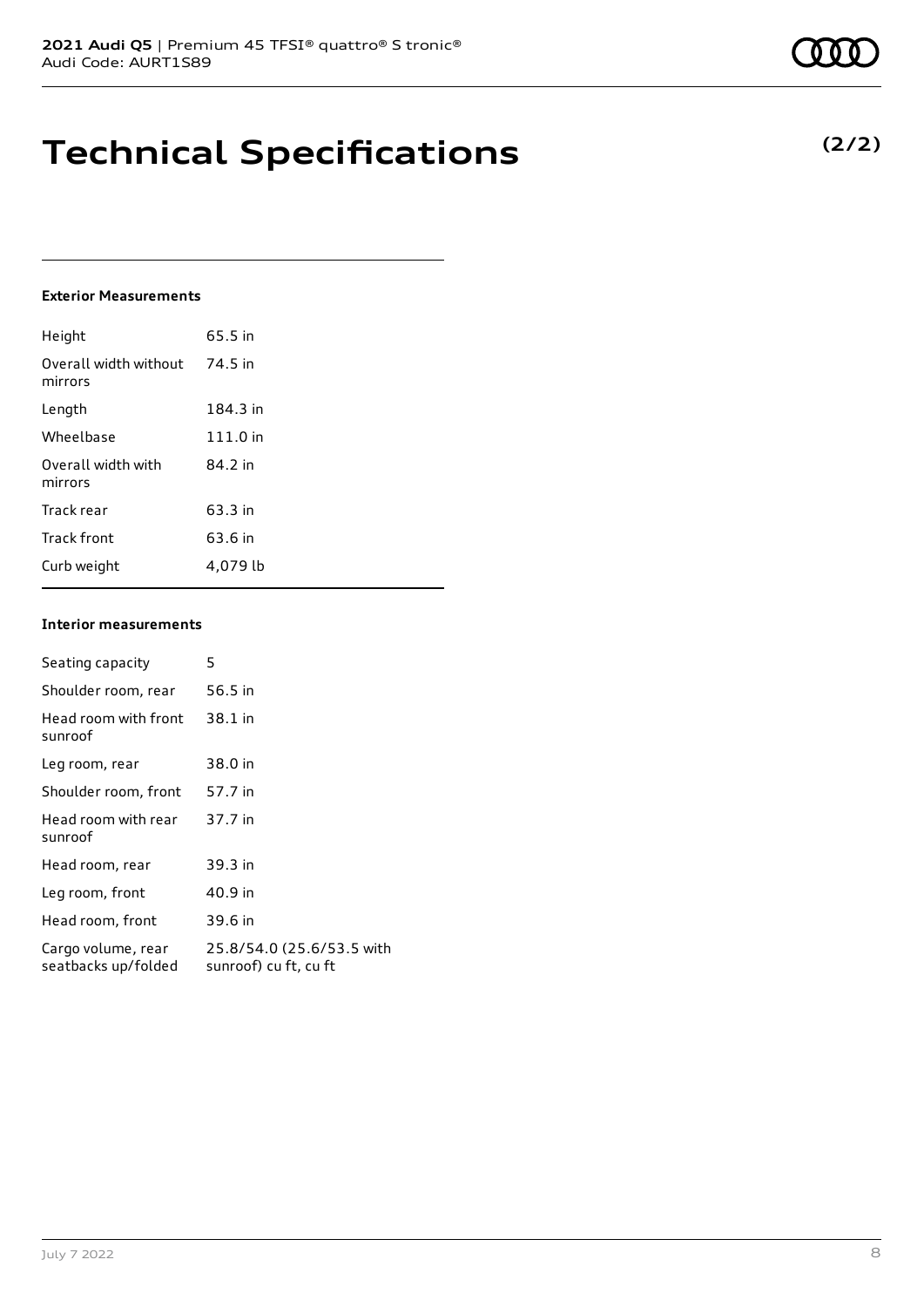## **Consumption- and emission**

**Consumption by NEDC**

combined 25 mpg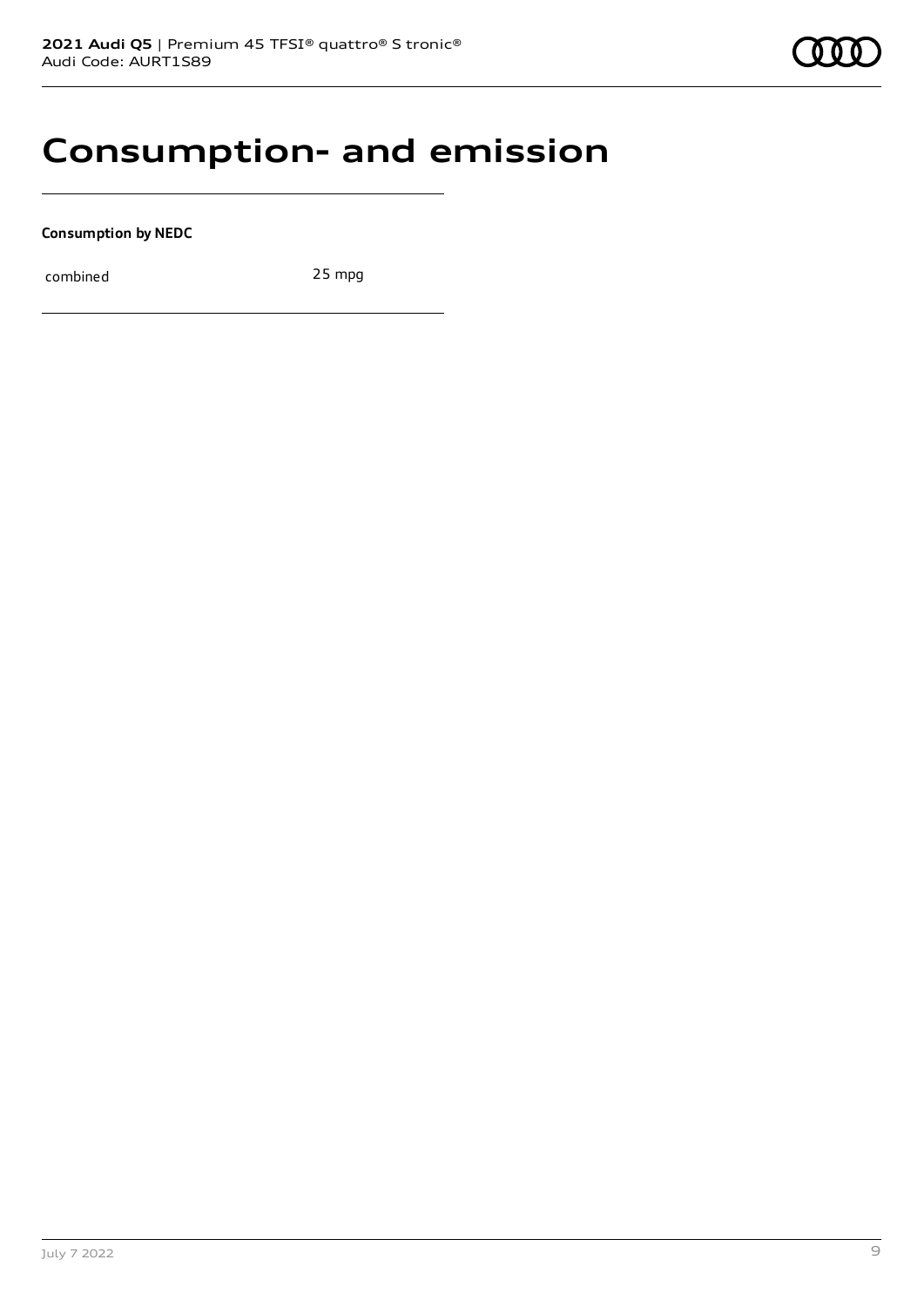

## **Contact**

Dealer **The Collection Audi**

200 Bird Rd 33146 Coral Gables FL

Phone: +13054445555 FAX: 7869245511

www: [https://www.thecollectionaudimiami.com](https://www.thecollectionaudimiami.com/)